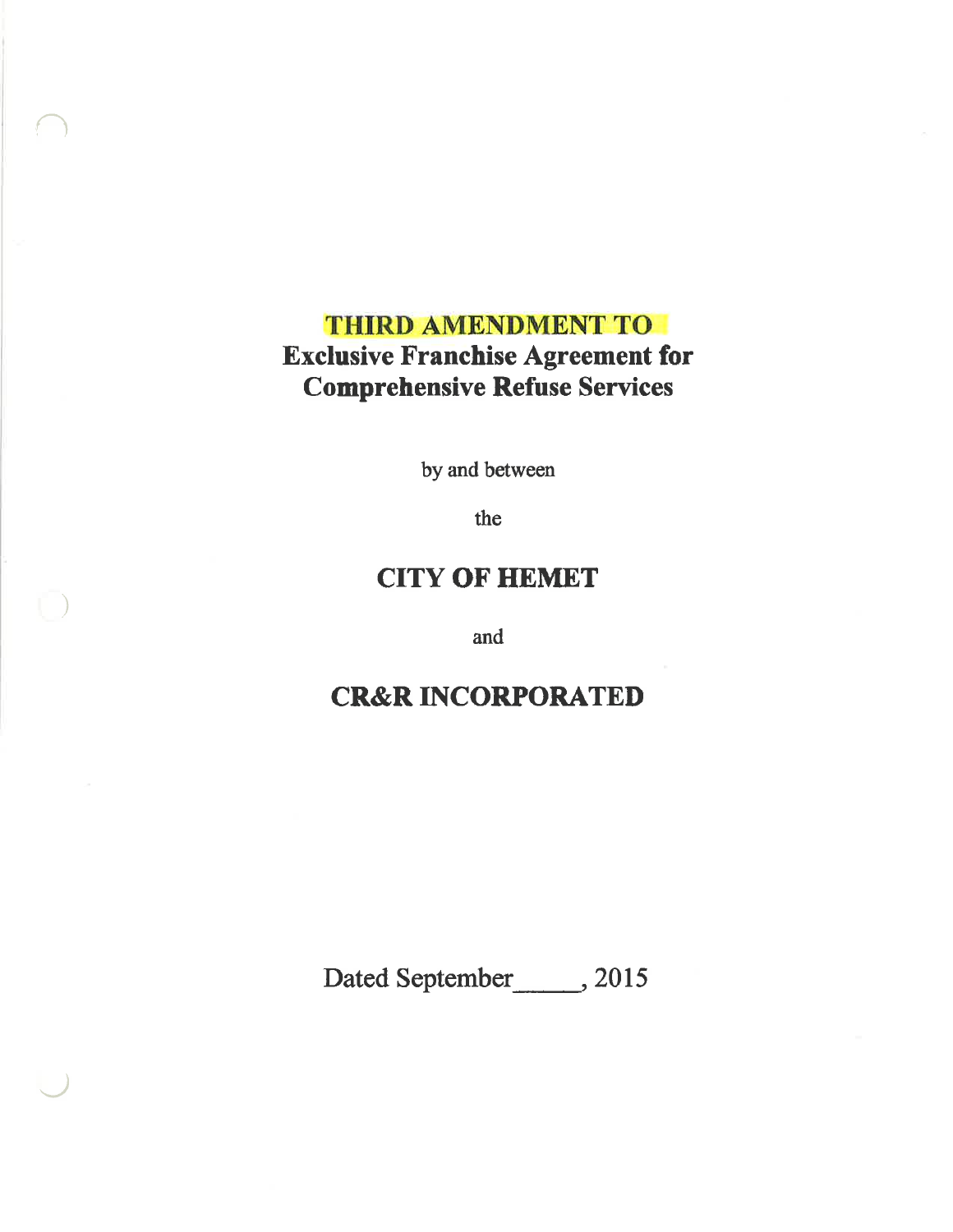### THIRD AMENDMENT TO UNSERT TITLE OF ORIGINAL AGREEMENTI

This Third Amendment to the Exclusive Franchise Agreement for Comprehensive Refuse Service ("Third Amendment"), which is dated for reference as indicated on the cover page, is hereby entered into by and between the CITY OF HEMET, a California general law city ("City"), and CR&R Incorporated, a California corporation ("Contractor"), as follows:

### RECITALS

- A. City and Contractor entered in that Exclusive Franchise Agreement for Comprehensive Refuse Services, dated October 11, 2011 as approved by City Resolution No. 4458 ("Agreement"). The Agreement provides that Contractor will provide comprehensive refuse services to, and within, the City of Hemet under an exclusive franchise, for which Contractor will pay City certain compensation. Through the implementation of the Agreement to date, the City and Contractor have identified specific amendments to certain provisions of the Agreement related to operational and administrative processes, which have been outlined in the Third Amendment and Second Amendment previously agreed to by City and Contractor.
- B. City and Contractor have identified additional operational amendments necessary to further compliance with Assembly Bill 1826 ("481826"), approved by the State in September 2014, which establishes organic waste recycling program requirements for solid waste customers and public entities. Effective January  $1, 2016$ , jurisdictions must have in place an organic waste recycling program that meets the requirements of 481826. tion
- This Third Amendment amends Section 4 (Definitions), Section 7 (SFD Collection Services), and Exhibit 2 (Maximum Permissible Rates) to provide that definitions in the Agreement are consistent with definitions sited in State Law, residential program changes are identified, and new rates are established to recover operational costs necessary to support Organic Waste Recycling Program implementation. This amendment also replaces and updates approved disposal facilities outline in the Agreement.  $C_{\star}$

#### OPERATIVE PROVISIONS

NOW, THEREFORE, in consideration of the promises made and recited herein, the parties do hereby enter into this Third Amendment which modifies and amends the Agreement as follows:

l. PURPOSE. The purpose of this Third Amendment is to comply with the requirement of Assembly Bill 1826 that the City adopt an organic waste and recycling program by January 2016. CR&R, as City's sole refuse franchisee, shall develop the City's Organic Waste and Recycle Program, and provide should services reasonably necessary to implernent the Program by January 1, 2016.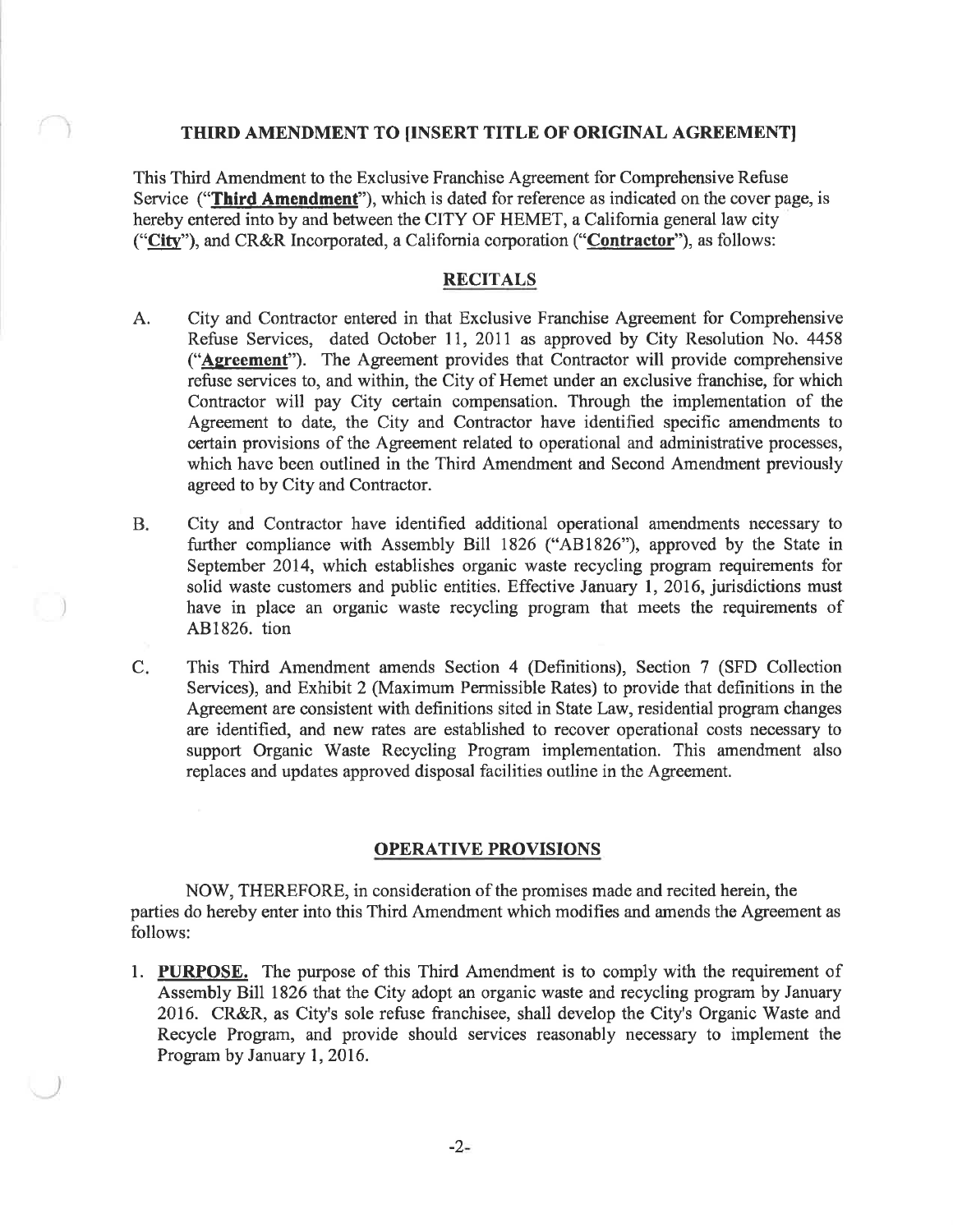- 2. AMENDMENT. The Agreement is hereby modified and amended as follows:
	- 2.1 Section 4– Item FF. Item FF of Section 4 of the Agreement is hereby amended as follows:

FF. "Organic Waste" means food waste, green waste, landscape and pruning waste, nonhazardous wood waste, compostables and soiled paper waste that is mixed in with food waste.

2.2 Subparagraph 5 of Sub-Section H of Section 7. Subparagraph 5 of Sub-Section H of Section 7 of the Agreement is hereby amended as follows:

5. SFD Food Waste Collection Service. At such time as State Law mandates a separate residential Food Waste Recycling Program, or at such time as CR&R's Anaerobic Digester is operational, Contractor shall implement an Organic Waste Recycling Program for SFD. At the start of the program, Contractor shall make available Kitchen Food Waste Pails, upon individual customer request, to SFD service recipients. The first Food Waste Pail will be delivered at no cost and additional Food Waste Pails, above and beyond the first pail, will be charged rates as outlined in Exhibit 2.

2.3 Exhibit 2 - Maximum Permissible Rates. Sections A and D of Exhibit <sup>2</sup> of the Agreement is hereby amended as follows:

A. Residential Cart Collection Service / Special Charges Residential

Addition of Rates:

Monthly Residential Organic Waste Processing Fee \$1.98/home

Additional Kitchen Food Waste Pail (after first pail) \$ 7.00/each

D. Disposal and Processing Tipping Fees Deletion of Fees:

"Green Waste Processing" Fee

Amend Fee'.

Organic Waste Processing Fee \$72.50/ton

Exhibit  $4 - A$ pproved Facilities. Exhibit  $4$  of the Agreement is hereby amended as follows: 2.4

Deletion of facility: California Bio Mass (Out of Business)

## Addition of Facility:

CR&R Anaerobic Digester, 1706 Goetz Road, Perris CA 92570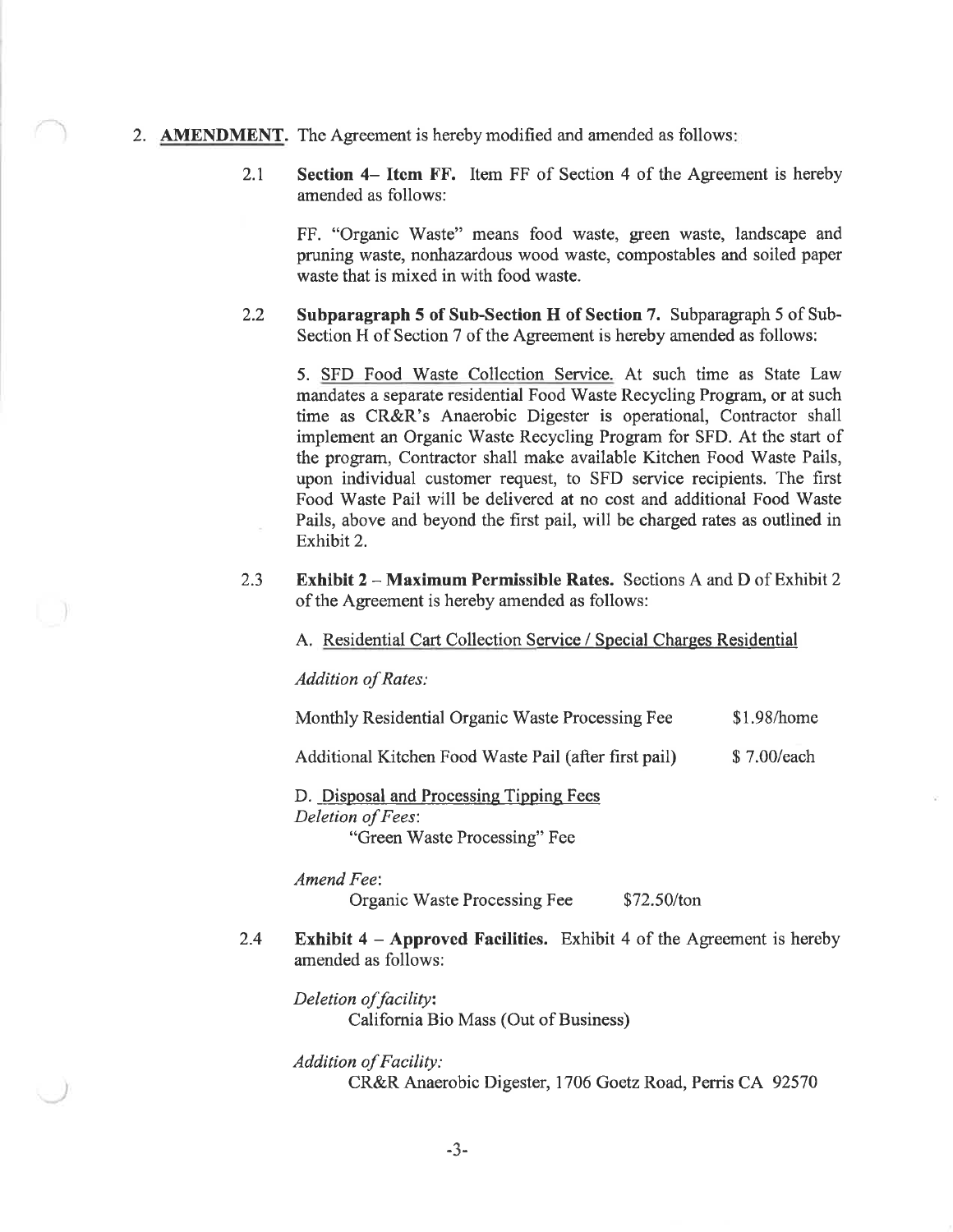### 3. GENERAL PROVISIONS.

3.1 Remainder Unchanged. Except as specifically modified and amended in this Third Amendment, the Agreement remains in full force and effect and binding upon the parties.

3.2 Integration. This Third Amendment consists of pages 1 through <sup>4</sup> inclusive, which constitute the entire understanding and agreement of the parties and supersedes all negotiations or previous agreements between the parties with respect to all or any part of the transaction discussed in this Third Amendment.

3.3 Effective Date. This Third Amendment shall not become effective until the date it has been formally approved by the City Council and executed by the appropriate authorities of the City and Consultant.

3.4 Applicable Law. The laws of the State of Califomia shall govern the interpretation and enforcement of this Third Amendment.

3.5 References. All references to thc Agreement include all their respective terms and provisions. All defined terms utilized in this Third Amendment have the same meaning as provided in the Agreement, unless expressly stated to the contrary in this Third Amendment.

IN WITNESS WHEREOF, the parties hereto have executed this Third Amendment to the Agreement on the date and year third written above.

THE CITY OF HEMET CR&R INCORPORATED

 $By:$ 

Gary Thornhill, Interim City Manager

Sarah McComas, City Clerk

APPROVED AS TO FORM

CITY: CONTRACTOR:

 $\mathbf{B} \mathbf{y}$ :

ATTEST: Name: David Ronnenberg

Title: Chief Operations Officer

 $\mathbf{By:}$ 

Name: Joyce Amato

Eric S. Vail, City Attorney

Title: Chief Financial Officer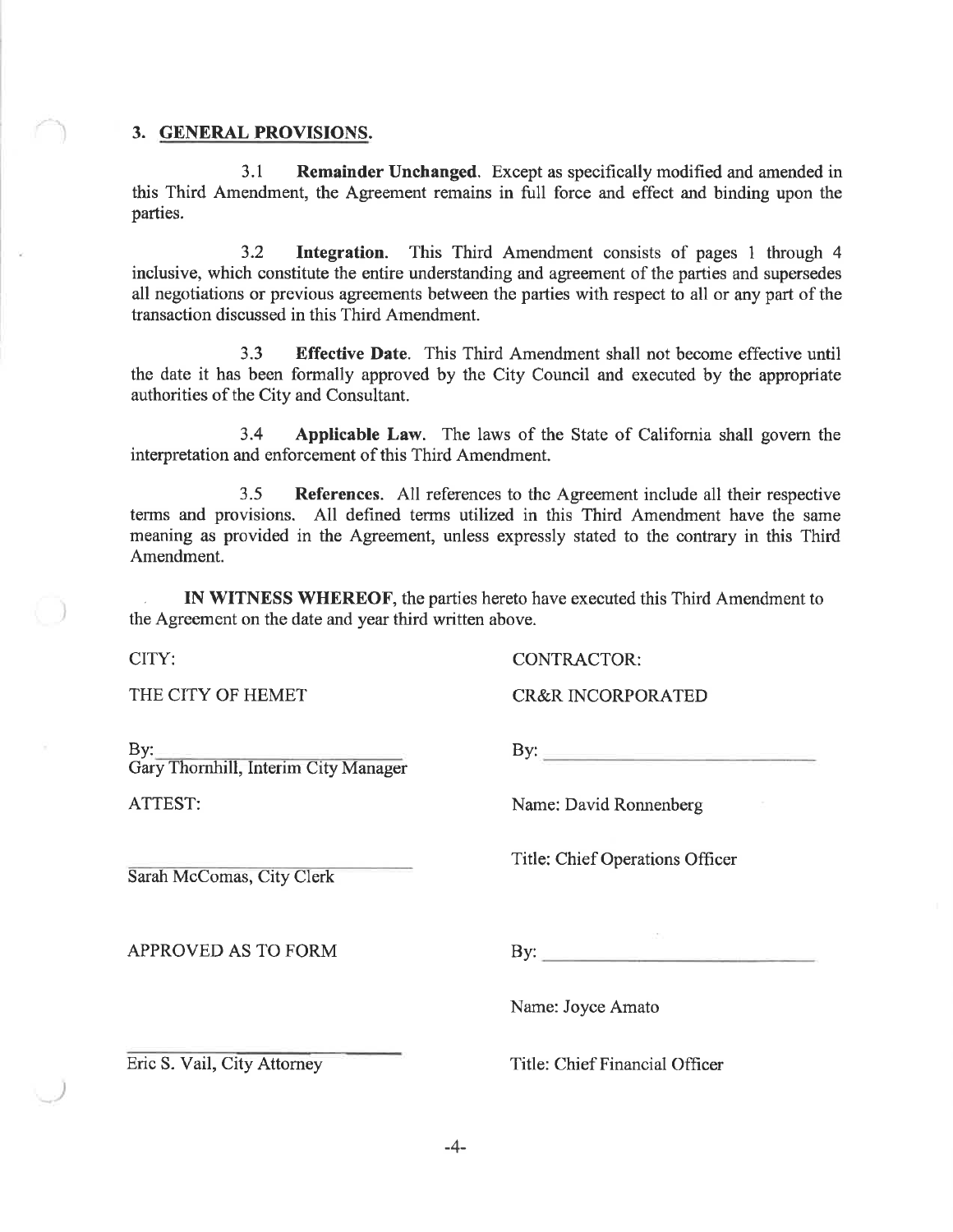AGENDA # |



Staff Report

TO: Honorable Mayor and Members of the Hemet City Council

FROM: Gary Thornhill, Interim City Manager Kristen Jensen, Public Works Director

DATE: September 8, 2015

RE: Third Amendment to Exclusive Franchise Agreement for Comprehensive Refuse Services with CR&R Incorporated

## RECOMMENDED AGTION:

It is respectfully recommended that the City Council:

- 1.) Approve the Third Amendment to Exclusive Franchise Agreement for Comprehensive Refuse Services with CR&R lncorporated ('Third Amendment"); and,
- 2.) Authorize the lnterim Gity Manager to execute the Third Amendment; and,

## BACKGROUND:

ln October, 2011, the City and CR&R lncorporated ("CR&R') entered into an Exclusive Franchise Agreement ("Agreement") for Comprehensive Refuse Services. These services include the collection, transport, recycling and disposal of residential and commercial solid waste, From time to time the agreement may be amended to reflect changes in legislation related to solid waste, or changes in service provisions. Two Agreement amendments have been previously approved. The First Amendment addressed operational and administrative process items that surfaced after the initial transition period from City operated to CR&R services. The Second Amendment addressed provisions of mandatory refuse services and collection of delinquent service charges.

The proposed Third Amendment addresses the implementation of an Organic Waste Recycling Program required for compliance with Assembly Bill 1826 (481826). This bill requires commercial customers that generate certain volumes of solid and organic waste to arrange for recycling services specifically for organic waste. The legislation takes a phased approach to mandating organic waste recycling by annually incorporating a progressively larger portion of the commercial and multi-family residential customer base beginning April, 2016 through January 2020. In order to meet these phased mandates, jurisdictions are required to have an organic waste recycling program in place as of January 1,2016.

Currently, the Agreement includes collection of green waste as organic waste to be recycled. Through the existing program, green waste collected may be delivered as alternative daily cover to landfills or transported to agricultural properties and used as non-composted organic land cover and be accounted for as "recycled" tonnage. 100% of the green waste collected in the City in21O4 was used in land application.

Recently, countywide concerns have surfaced about the environmental impacts of noncomposted organic material being used in land applications. lssues such as vector control, water quality impacts, and air quality impacts, have put in question the sustainability of land application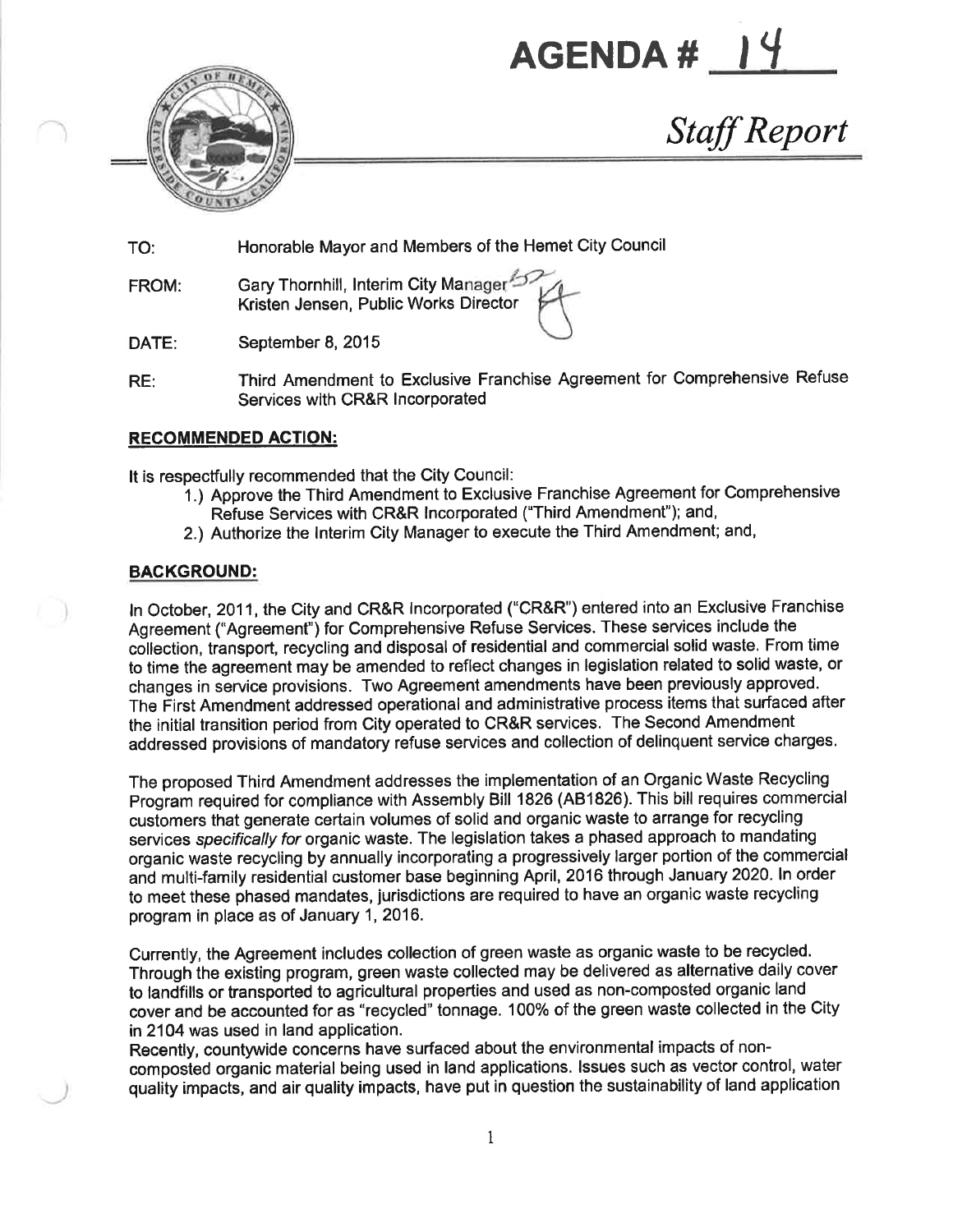as a disposal option. Due to these concerns, local jurisdictions face a very real possibility that land application may be prohibited in the next few years, which will result in a huge demand for alternative green waste recycling options. Adding to the challenge, beginning January 1, 2020, Assembly Bill 1594 will no longer allow green waste used as alternative daily cover at landfills to constitute diversion as a recycled material.

AB 1826 is anticipated to be the first of a number of laws addressing requirements for organic waste recycling. ln order to meet the need for organic waste recycling processing now and in the future, CR&R invested in the construction of an Anaerobic Digester (AD) Facility. Through CR&R's AD facility the City is able to take advantage of expanding organic waste recycling to meet State Law compliance, An added benefit of the facility is the option it provides the City to begin organic waste collection from Single Family Dwelling (SFD) customers ahead of State mandates. This facility provides an environmentally conscience process for handling organic waste diversion, recycling, and material reuse. With Council approval, organic waste materials generated by City of Hemet solid waste customers may be processed at this facility in early 2016.

ln 2014 the City of Hemet generated 7,743 tons of green waste. This tonnage accounts for a major portion of the recycling tonnage used to remain compliant with State Assembly Bill 939, which requires a 50% diversion of waste from landfills as compared to landfilled waste totals in calendar year 1990. Although green waste tonnage is produced by commercial, multi-family, and single family residential customers, residential customers generate over 6,030 tons annually. This accounts for 78% of annual green waste generation in the City.

#### ANALYSIS:

Approval of the Third Amendment would bring the definition of Organic Waste in the Agreement in line with State Law to also include food waste and soiled paper waste that is mixed in with food waste. Organic waste recycling services, as currently defined in the Agreement, include only the collection and processing of green waste. The inclusion of food scrap in organic waste recycling requires a new approach to processing the organic material, which the AD facility provides.

Approval of the proposed amendment will also authorize implementation of a SFD Food Waste Collection Service program ahead of State mandates, by taking advantage of the AD facility operations now. To implement this program, CR&R will request that food scraps be placed with green waste in existing green waste collection carts for organic recycling collection. ln order to facilitate transport of food scraps to the cart, CR&R will deliver each residential customer one free Kitchen Food Scrap Pail, upon the customer's request. Additional pails will be available tor purchase from CR&R for a one-time fee of \$7.00 each.

It is in the best interest of the City and CR&R to implement SFD Organic Waste Recycling ahead of State mandates for a number of reasons. lt allows our customers to participate in the program at lower rates as early adopters in the first phase of the AD project. CR&R obtained grant funding to offset a sizable portion of construction costs for the first phase of the four phase facility. Early adopters reap the benefit of the grant offset. Early adoption of the SFD program also provides opportunity for the City and CR&R to develop programs and educate customers to have best practices in place for SFD organic recycling now, easing the goal of meeting mandated compliance in the future.

Finally, the Third Amendment incorporates rate updates to cover operation costs of the AD facility. SFD customers would be charged a monthly, per home rate of \$1.98. For customers that remit payment on a per ton basis (some commercial/industrial) the amendment eliminates the